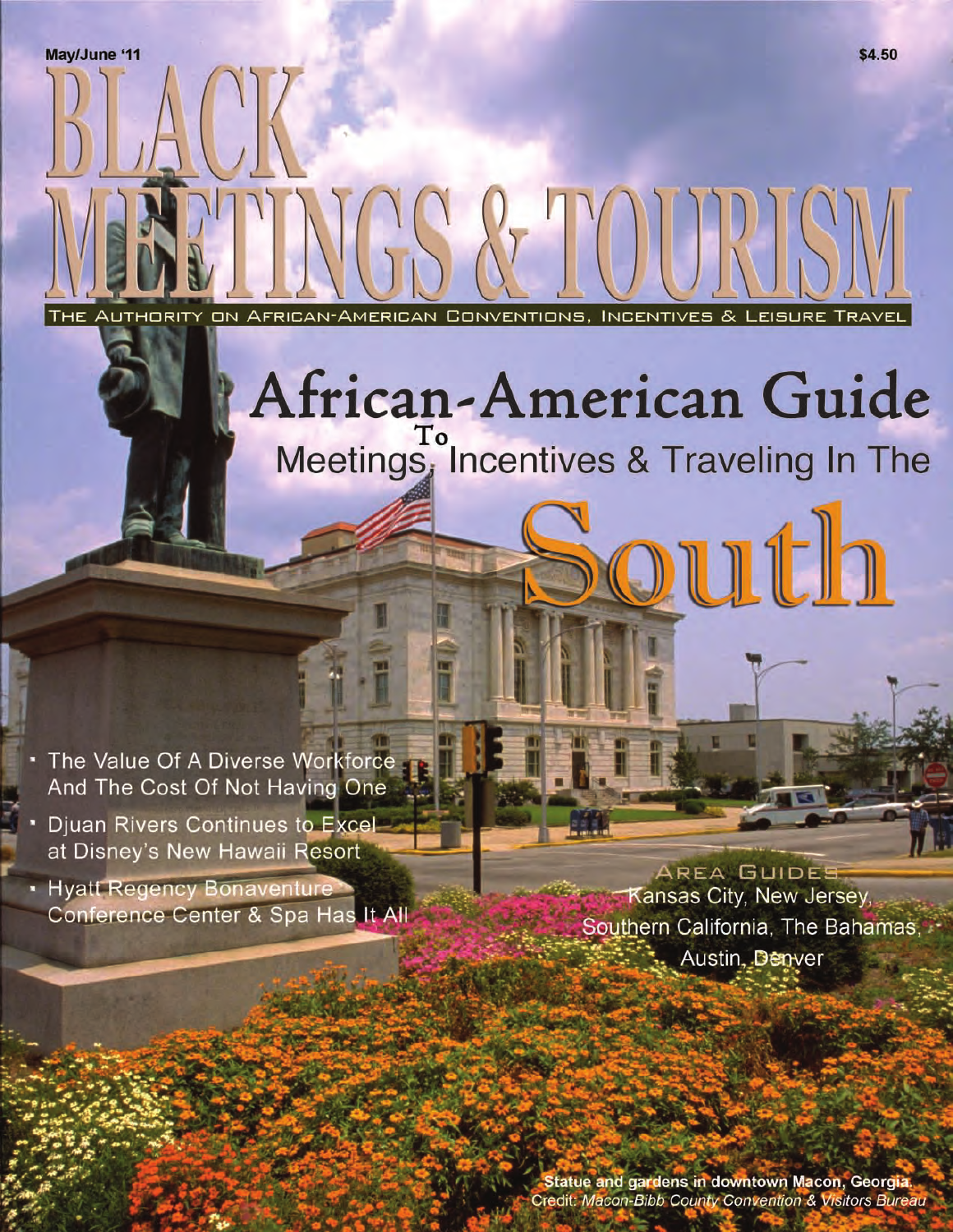## CONTENTS **BLACK MEETINGS & TOURISM**

**VOLUME 18, ISSUE 5, MAY/JUNE 2011**

#### $C$  O V E R S T O R Y

**33** The South is well-known for its deeply rooted African-American heritage, civil rights history and influential culinary and musical traditions. Think of Birmingham's Civil Rights District, Atlanta's Sweet Auburn neighborhood, Mississippi Delta blues, New Orleans jazz, Memphis barbecue joints and South Carolina Low Country cooking. The **African-American Guide to Meetings, Incentives & Traveling in the South** is your roadmap to visiting the region.

*By Sonya Stinson*

### **D E P A R T M E N T S D E P A R T M E N T S**

- **4** Publisher's Message
- **5** Calendar of Events
- **6** Newsmakers
- **8** In The News
- **10** Museum Notes
- **12** Hotel Happenings
- **14** Site Review Puerto Vallarta
- **18** Pacesetters Djuan Rivers
- **23** [Property Profile #1 Frenchman's Reef](#page-2-0)
- **25** Religious Review
- **28** Property Profile #2 Hyatt Regency Bonaventure
- **32** Caribbean Corner
- **56** Cruise News
- **57** From the Motherland
- **58** Travel Data

**20** Good business is business that allows you to enter it from a variety of angles and emerge with a variety of views. It is the variety of views that will allow today's business leaders to adapt to a rapidly changing demographic. **The Value of a Diverse Workforce and the Cost of Not Having One** explores this subject in detail.

*By Michael Bennett*

### **F E AT U R E S F E U R E S AREA GUIDES AREA GUIDES**

- **55** The Bahamas
- **56** Kansas City
- **58** New Jersey
- **60** Southern California
- **66** Denver
- **68** Austin

**Martin Luther King Statue** Photo Credit: Jeffrey Greenberg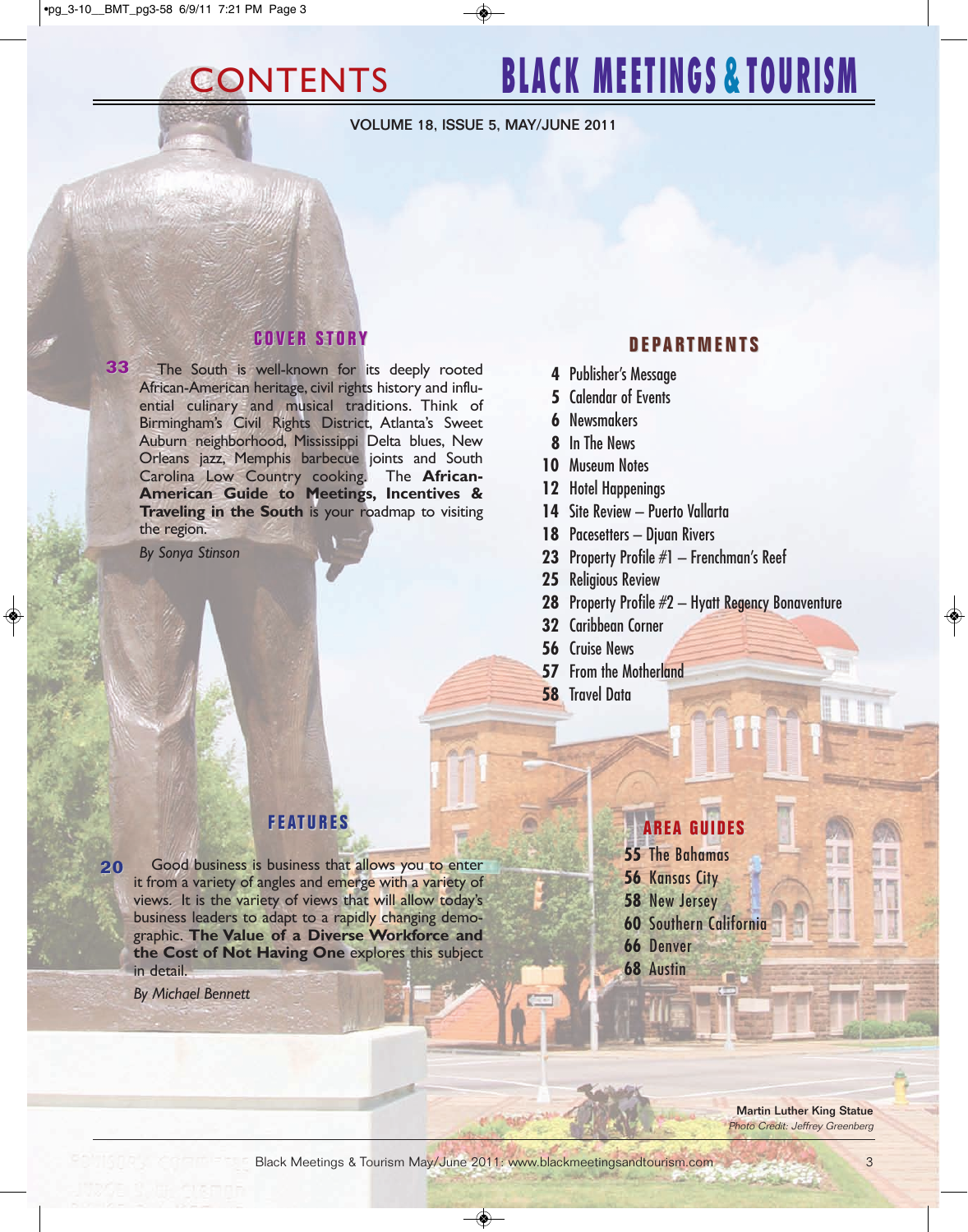<span id="page-2-0"></span>

## PREMIER ST. THOMAS MEETING & INCENTIVE RESORT TO UNDERGO **\$45 MILLION TRANSFORMATION**

#### **BY EDITH BILLUPS**

Starting October 2011, travelers visiting the iconic Frenchman's Reef & Morning Star Marriott Beach Resort will experience the results of a \$45 million makeover that will provide meeting and event planners with a wide range of new offerings and venues.

Long considered one of the finest properties in the US Virgin Islands, the May 1- September 30 renovation will require the full closure of the main tower of Frenchman's Reef and its facilities. The plan will give the 302 guest rooms at the resort's main tower a completely new interior that incorporates a fresh color scheme and modern furnishings. Restoration plans also include an updated and expanded spa and health club, a redesign of the outdoor common areas, including the pool and water features, and a makeover of the "Windows on the Harbor" restaurant.

During a recent visit, I got to check out the ambitious project and take in a host of popular activities that included a half day sail on a gorgeous catamaran that visitors can rent for a trip from St. Thomas to St. John's. I also explored some of the island's most popular restaurants, including Wikked, located on the waterfront at Yacht Haven Grande and rode the Skyride Tram at Paradise Point that offers stunning views of the town of Charlotte Amalie.

I arrived on a Thursday and was greeted by the resort's Director of Sales, Joyce Dore-Griffin, a fixture at the property for the past 16 years. The resort, a popular meeting and incentive destination for US companies due to its no-passport requirements for US citizens and abundance of island activities, has scheduled this second phase of renovation in order to stay ahead of the curve and maintain its position as an island leader, said Dore-Griffin.

The first phase of the St. Thomas resort project was revealed in December 2010 with the completion of the



Sea Cliff wing overlooking the Morning Star Beach Resort, comprised of 80 newly renovated and luxuriously appointed guest rooms.

While the second stage of renovation is underway with the full closure of the main tower of Frenchman's Reef and its facilities, Havana Blue Restaurant, the Sand Bar at Morning Star Beach, Coco Joe's Bar, Star Market Coffee House and the Morning Star Beach and pool areas will remain open for visitors to enjoy.

That night I had the pleasure of dining with the resort's charismatic general manager, Jose Gonzalez, in the resort's stunning Beacon Lounge. The private dining room is located in the resort's impressive wine cellar and is an option for groups, rehearsal dinners or private parties.

According to Gonzalez, "We are tremendously excited to be announcing the final phase of our renovation, which has been the culmination of many years of careful planning to ensure our guests' ultimate satisfaction. We have listened to feedback from many of our most loyal event planners as to how we might improve the resort experience for them and their attendees and have addressed these in order to guarantee continued success for the resort and our customers."

Gonzalez noted that despite the five month shut down, "We are not concerned about business not coming back because we are the biggest hotel on the island and a top destination. However, we want to continue to get our repeat customers back, and we had lost some. I would be concerned if we hadn't made the decision to spend the money."

Gonzales explained that the company "is lucky in that we have the Sea Cliff Wing and the Morning Star, which has rooms all on the beach, so we don't have to shut down completely. Many companies don't have that advantage during a renovation."

The Sea Cliff wing and the boutique Morning Star Beach Resort have a combined 176 rooms with available meeting space between them and will be fully operational and uninterrupted while the renovation takes place at "The Reef" on the cliff above.

The Frenchman's Reef renovation will introduce a